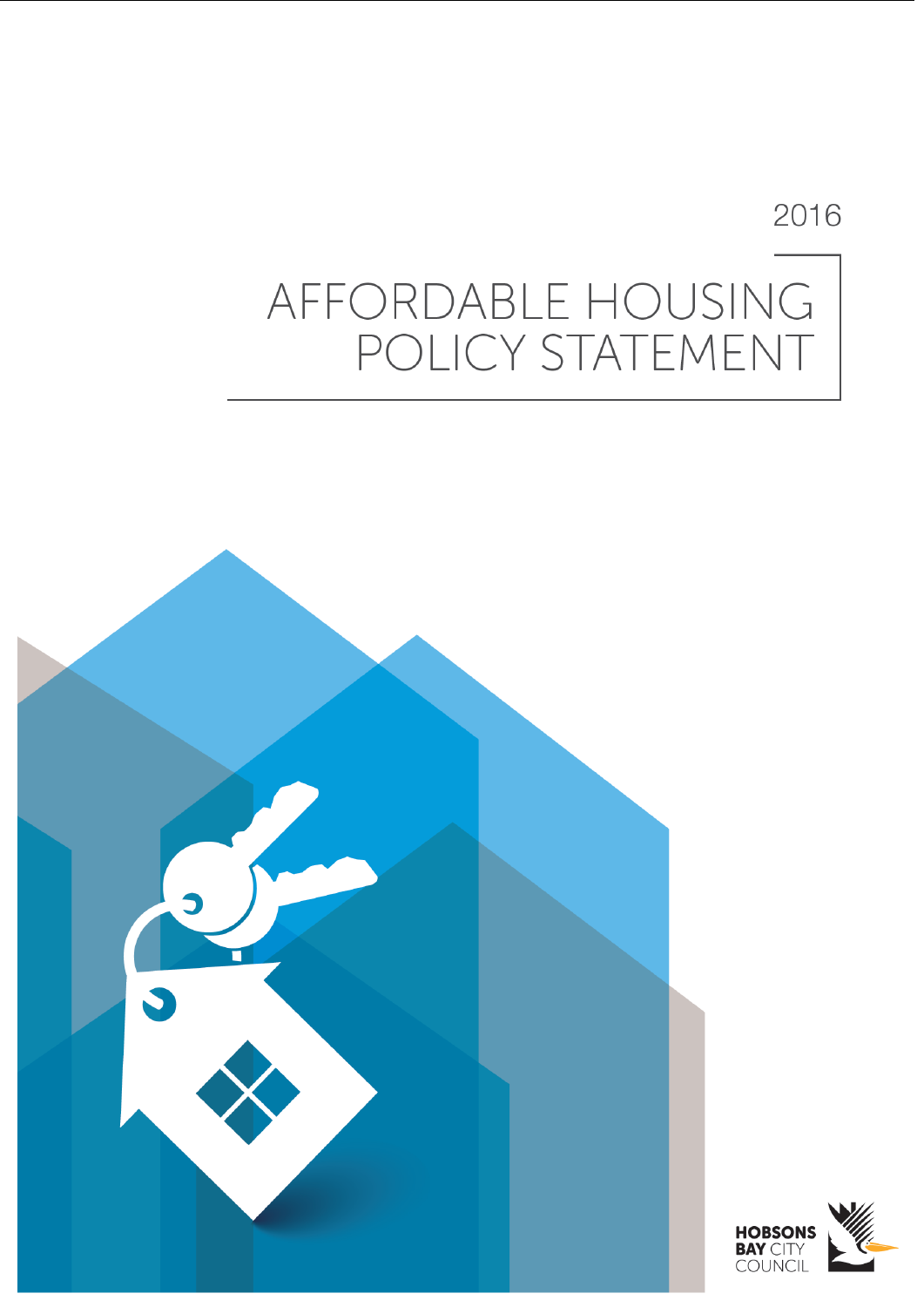#### April 2016

*The Affordable Housing Policy Statement replaces the Improved Housing Choices for Residents on Low Incomes (Affordable Housing) Policy Statement, 2011*

#### Acknowledgements

This policy was compiled by the Hobsons Bay Strategy and Advocacy Department. For further information contact the Hobsons Bay City Council on 9932 1000 [www.hobsonsbay.vic.gov.au](http://www.hobsonsbay.vic.gov.au/)

Council acknowledges all language groups of the Kulin Nation as the traditional owners of these municipal lands. We recognise the first people's relationship to this land and offer our respect to their elders past and present.

Council acknowledges the legal responsibility to comply with the *Charter of Human Rights and Responsibilities Act 2006* and the *Equal Opportunity Act 2010*. The *Charter of Human Rights and Responsibilities Act 2006* is designed to protect the fundamental rights and freedoms of citizens. The Charter gives legal protection to 20 fundamental human rights under four key values that include freedom, respect, equality and dignity.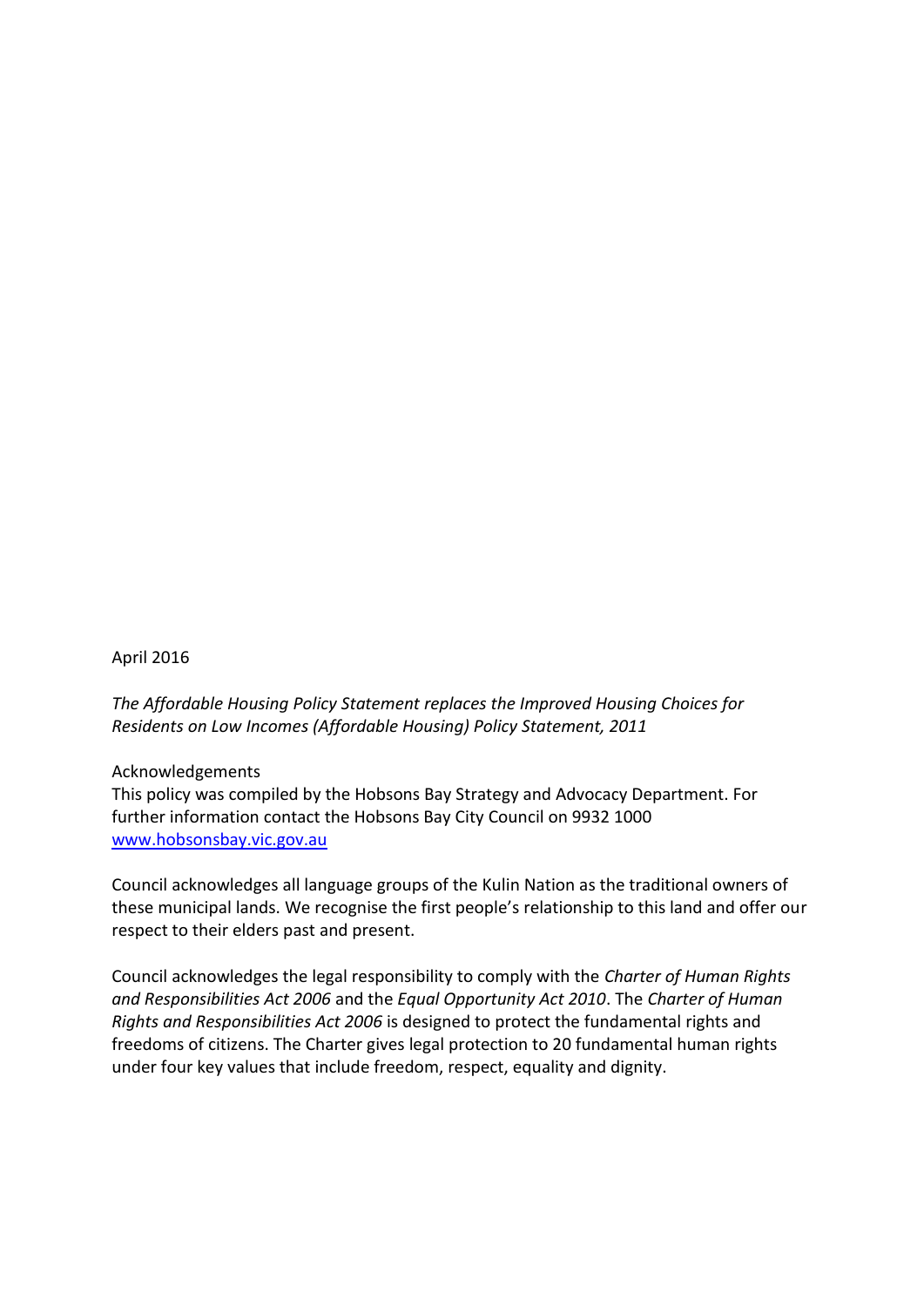## **Introduction**

-

In 2015 Hobsons Bay had 34,932 households, of these 9.4 per cent were in housing stress. While Hobsons Bay once provided relatively affordable housing opportunities, due to rising house prices and rents the growing shortage of affordable and appropriate housing in Hobsons Bay has meant that at best those on low incomes have very limited choice or they may no longer be able to afford to live in the municipality. Affordable housing for those on low income may be substandard, insecure in tenure and isolated from services and infrastructure. In some cases, low income residents are at risk of, or are, experiencing homelessness. Furthermore, the issues associated with securing affordable and appropriate housing are compounded by increased utility costs.

The rising cost of housing in Hobsons Bay has also started to impinge on other groups such as key workers who are in need of an adequate supply of appropriate housing, at the right price points and in proximity to their employment.

More broadly, providing a range of housing in Hobsons Bay plays an important role in maintaining diversity in the socio-economic mix of residents, which in turn ensures Hobsons Bay is a place which is inclusive for all.

## **Purpose and scope of policy statement**

The purpose of this policy statement is to articulate Council's commitment to ensuring all households in the municipality are able to live in affordable, secure and appropriate housing that meets their needs, particularly those with low and moderate incomes.

To do this, the policy statement focuses on the provision of affordable housing for:

- low income households who are particularly vulnerable in the housing market
- key workers households on lower incomes

Key worker<sup>1</sup> can be defined as those needed to support local businesses or who provide essential services and whose shortage is likely to affect the ability of a region to grow or function efficiently.<sup>2</sup>

There has been a market failure to provide affordable housing for lower income residents of Hobsons Bay. Council has a limited role and few policy levers to influence the housing markets and, as a result, Council's affordable housing policy statement primarily focuses on non-market or social housing. The way in which Council aims to implement the policy statement is outlined in the guiding actions.

 $1$  Examples of key workers include retail, cleaning and hospitality workers together with those delivering education, health and emergency services and whose incomes fall within the lower 40 per cent of the income distribution scale

<sup>&</sup>lt;sup>2</sup> Housing affordability, occupation and location in Australian Capital Cities, J Yates, B Randolph & D Holloway, 2006 Pg8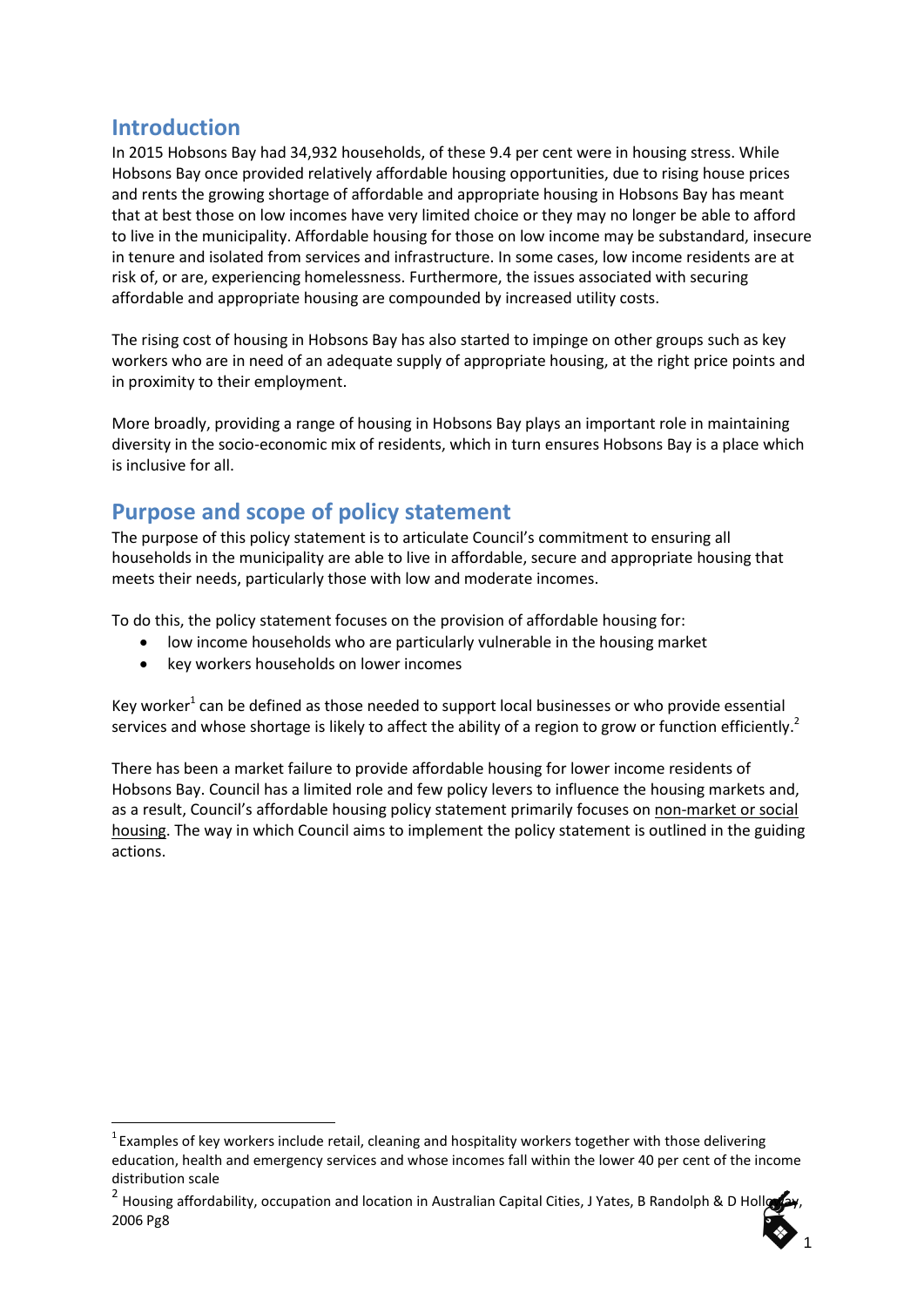## **Defining affordable housing**

#### Affordable housing can be defined as:

Market and non-market affordable housing that is occupied by households in the lower 40 per cent of the income distribution scale including key workers.

#### **Affordable market Housing (private housing)**

Private home ownership where the purchaser's mortgage costs do not exceed 30 per cent of the gross income of the occupant.

Rental housing that is owned and managed by private individuals or corporations where rent does not exceed 30 per cent of the gross income of the household.

#### **Non-market housing (social housing)**

Rental housing that is owned and managed by the Director of Housing.

Rental housing that is owned and managed by a not for profit housing organisation.

#### **Affordable market and non-market housing provide**

housing choices, which are of appropriate size, liveable, accessible and incorporating the principles of universal design, secure in tenure and located in good proximity to employment services and critical infrastructure such as transport

#### **are**

managed under tenant selection and rent setting policies that ensure occupants do not pay more than 30 per cent of their income on rent

#### **and are**

-

delivered and managed by not for profit organisations in a manner intended to implement the aims of Council's Municipal Public Health and Wellbeing Plan as amended from time to time.

## **Defining the issues**

Housing costs in the middle ring municipalities such as Hobsons Bay have increased significantly over recent times. Given its close proximity to the Melbourne CBD, infrastructure, and open space, the cost of housing in Hobsons Bay has become a barrier to a sizeable proportion of households wanting to rent or buy a home in the municipality.

According to research undertaken by Australian Housing and Urban Research Institute (AHURI, 2011) the impact of rising house prices can be profound as more affluent households move into middle and lower income neighbourhoods.<sup>3</sup>

AHURI (2013) also found that low-income households are most likely to move out of gentrifying areas and these include "both renters and home owners, with unemployed owner-purchasers, lowincome private renters with one employed person in the household, retired private renters and unemployed working age private renters being most vulnerable".<sup>4</sup>

While housing in the outer western municipalities such as Wyndham and Melton is currently still affordable compared to Hobsons Bay, it is often in areas without access to community



<sup>&</sup>lt;sup>3</sup> [\(www.ahuri.edu.au/publications/download/ahuri\\_rap\\_issue\\_137\)](http://www.ahuri.edu.au/publications/download/ahuri_rap_issue_137)

<sup>&</sup>lt;sup>4</sup> [\(www.ahuri.edu.au/housing\\_information/review/evrev043\)](http://www.ahuri.edu.au/housing_information/review/evrev043)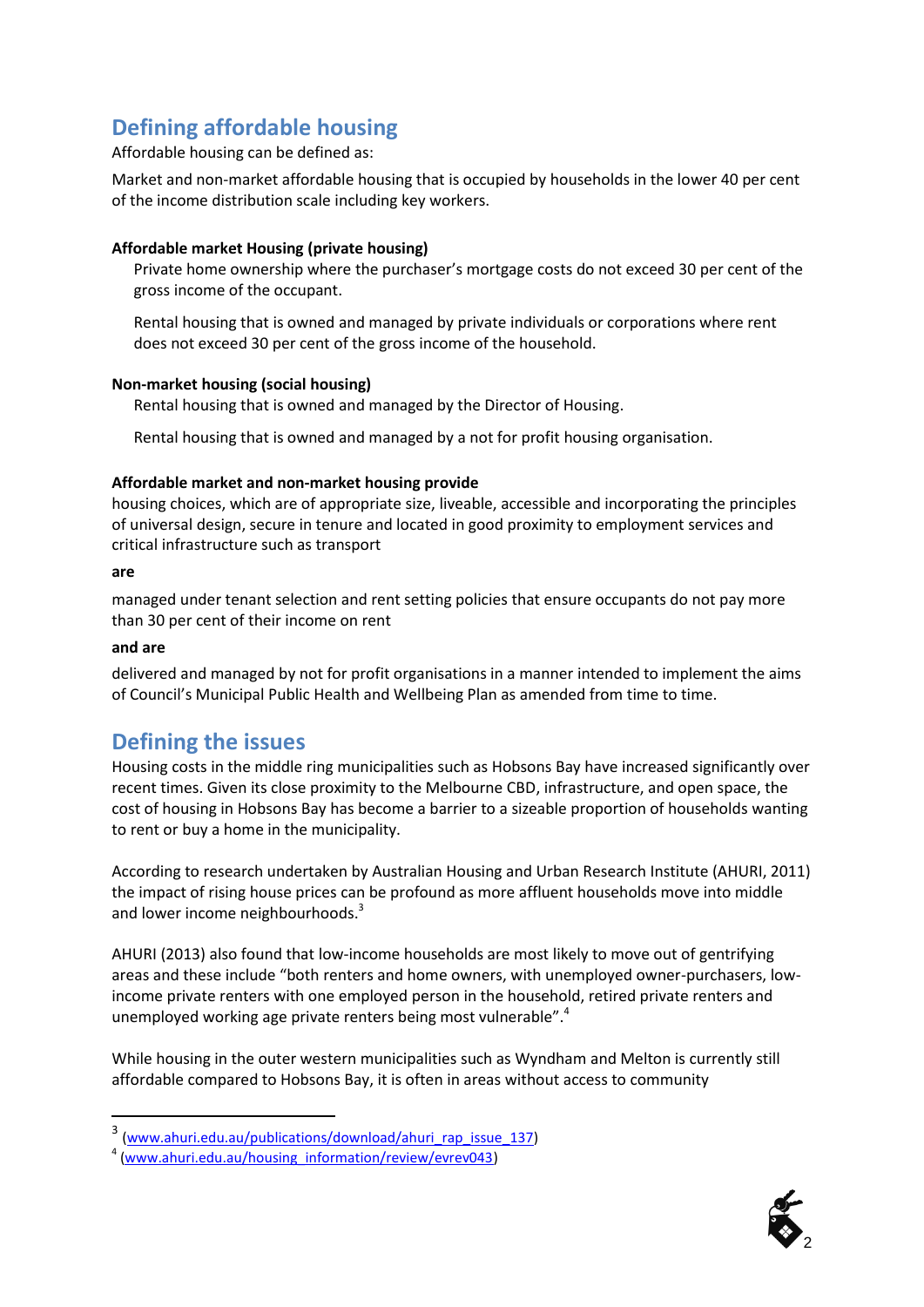infrastructure, services and employment. As a result, the benefits of affordable housing are offset by poor access to services and infrastructure, resulting in increased car ownership, transport costs, long commutes, and decreased walkability.

In order to maintain the diversity of residents who have traditionally lived in the municipality, a range of interventions and advocacy is required to ensure the city's housing stock caters for households across the socio-economic spectrum.

## **Housing affordability in Hobsons Bay**

Tracking the cost of housing in Hobsons Bay provides a clear illustration of the impacts on affordability over time.

Data for June 2015 shows that the median (mid point) rental for a house in Hobsons Bay was \$390 per week, \$10 higher than for Greater Melbourne and an increase of \$45 on 2012 rents. In terms of house ownership, the median house valuation for Hobsons Bay was \$614,024, which was \$31,957 higher than the Greater Melbourne figure and represents an increase of \$80,000 on the 2012 median valuation.<sup>5</sup>

The availability of rental housing that is affordable for households who are eligible for Centrelink payments is monitored by Victoria's Department of Health and Human Services (DHHS). The graph below highlights the substantial decline in affordable housing for this group in Hobsons Bay since 2005, when affordability peaked at just over 41 per cent of dwellings for rent (243 dwellings), dropping to less than 10 per cent (63 dwellings) in 2014.<sup>6</sup>



#### **Percentage of Affordable Rentals (4th Quarter) in Hobsons Bay**

Figure 1. The percentage of affordable rentals available in Hobsons Bay since 2001

To quantify the number of households who are affected by high housing costs, Council commissioned an analysis of housing stress<sup>7</sup> and marginal housing stress,<sup>8</sup> based on 2011 Census

-

Housing stress is defined as a household in a rented or being purchased dwelling, with a household income in the lowest two quintiles (below 40%) of equivalised households incomes in Australia, spending more than 30% of gross household income on either rent or mortgage repayments.



<sup>&</sup>lt;sup>5</sup> [www.economy.id.com.au/hobsons-bay,](http://www.economy.id.com.au/hobsons-bay) housing data

<sup>&</sup>lt;sup>6</sup> DHHS (2015) Rental Reports, June. [www.dhs.vic.gov.au/about-the-department/documents-and](http://www.dhs.vic.gov.au/about-the-department/documents-and-resources/research,-data-and-statistics/current-rental-report)[resources/research,-data-and-statistics/current-rental-report](http://www.dhs.vic.gov.au/about-the-department/documents-and-resources/research,-data-and-statistics/current-rental-report) 7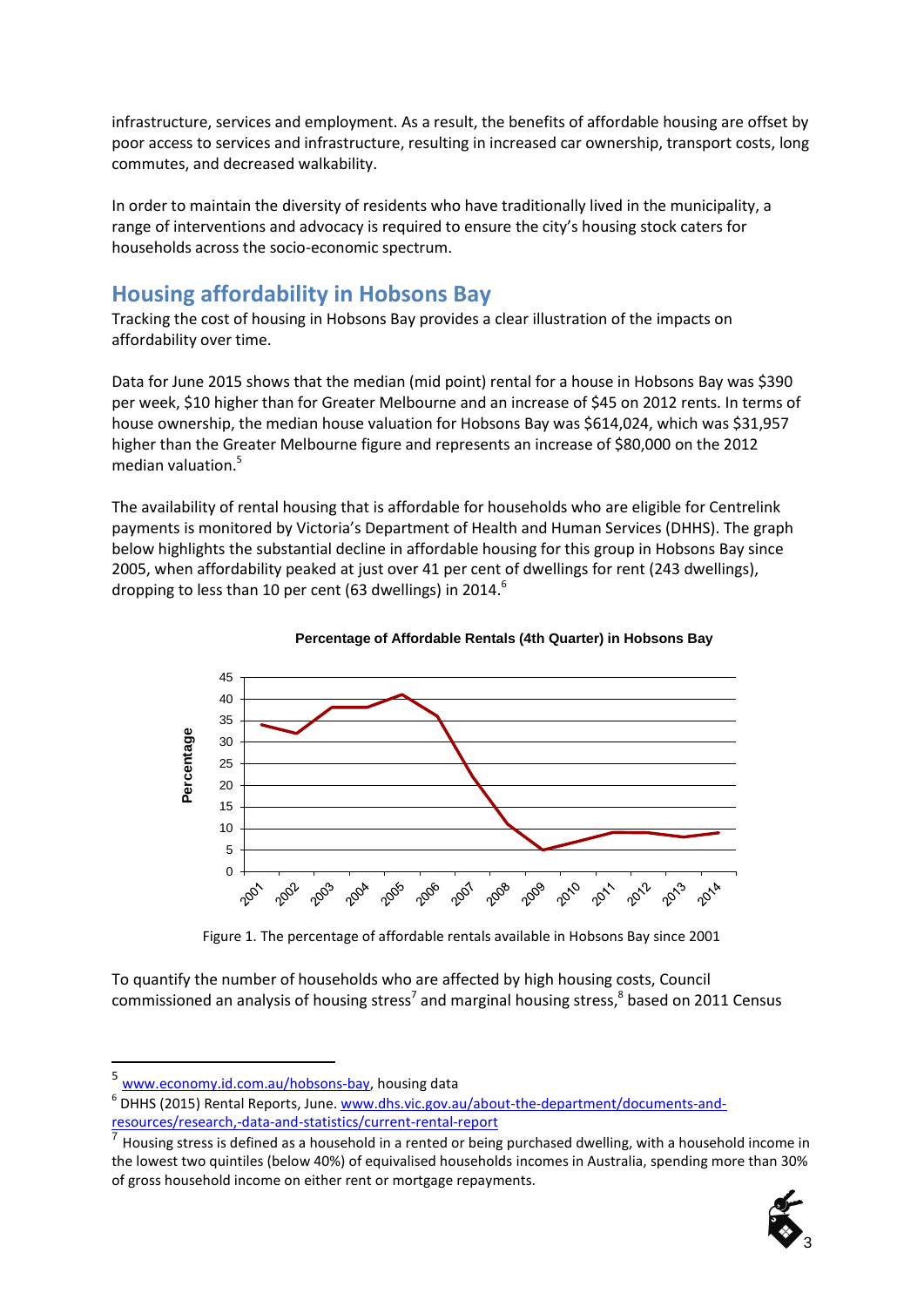data. The research found that of the almost 31,150 households in the municipality, 9.4 per cent were in housing stress (almost 3,000 households). This equates to just over 22 per cent of renting households and 10 per cent of purchasers being in housing stress. In areas such as Laverton, this rises to 28 per cent of renting households being in housing stress. Among those purchasing, mortgage stress in Altona North and Brooklyn affects approximately 18 per cent of households.

The analysis also assessed how many Hobsons Bay households were in marginal housing stress. In 2011, 3.3 per cent of households were in marginal stress, less pronounced than those in housing stress. By tenure, over five per cent of both renting households and those with a mortgage were in marginal stress.

Numerically, both couple and single parent families with young children are the largest household types that are affected by housing stress in Hobsons Bay. However, single parent families are far more likely to be in housing stress than any other type of households. 9 In addition, Hobsons Bay has an increasing ageing population which is also vulnerable to housing stress.

Research undertaken by Bankwest (2011) focussed on housing for key workers (delivering essential services) wanting to buy a house and found that 81 per cent of Melbourne's local government areas (LGAs) are considered unaffordable for this group compared to 68 per cent in 2009.<sup>10</sup> House prices were found to be "more than five times the earnings of key workers in 2010, a significant increase on the 2009 and 2005 figures of 68 per cent and 52 per cent respectively". The research identified Hobsons Bay as being an unaffordable LGA and has been since 2009.

Bankwest research also assessed the median price of units for key workers which are generally considered more affordable than detached houses. It found that 53 per cent of LGAs in Melbourne were unaffordable, including Hobsons Bay, compared to 43 per cent in 2009 and 10 per cent in 2005.

As key workers find themselves unable to buy housing, further demand is placed on providing private rental and this demand translates to higher rents.

Further to this, in September 2015, there were 4,612 applicants (and potentially their partners or dependants) registered at DHHS offices in Footscray and Sunshine\* seeking public housing. Of these 1,460 were priority or early housing applicants, meaning they are either experiencing recurring homelessness and or require supported housing options.<sup>11</sup>

\*No specific data for Hobsons Bay is available

## **Legislative context**

The Affordable Housing Policy Statement 2016 has been developed within the context of federal and state government legislation and regulation that was current at the time of development.

#### **Federal Government**

-

The National Australian Housing Agreement guides the Commonwealth's partnership agreements with the states about social housing.



 $^8$  Marginal housing stress impacts on households with middle incomes or in the 3rd quintile (40-60%) of

equivalised household incomes<br><sup>9</sup> Australian Bureau of Statistics (2012) Census of population and Housing 2011, commissioned analysis undertaken by .idconsulting

 $10$  Bankwest (2011) 3rd Key Worker Housing Affordability Report: Financial Indicator Series

 $11$  DHHS (2015) Public housing waiting and transfer list, September 2015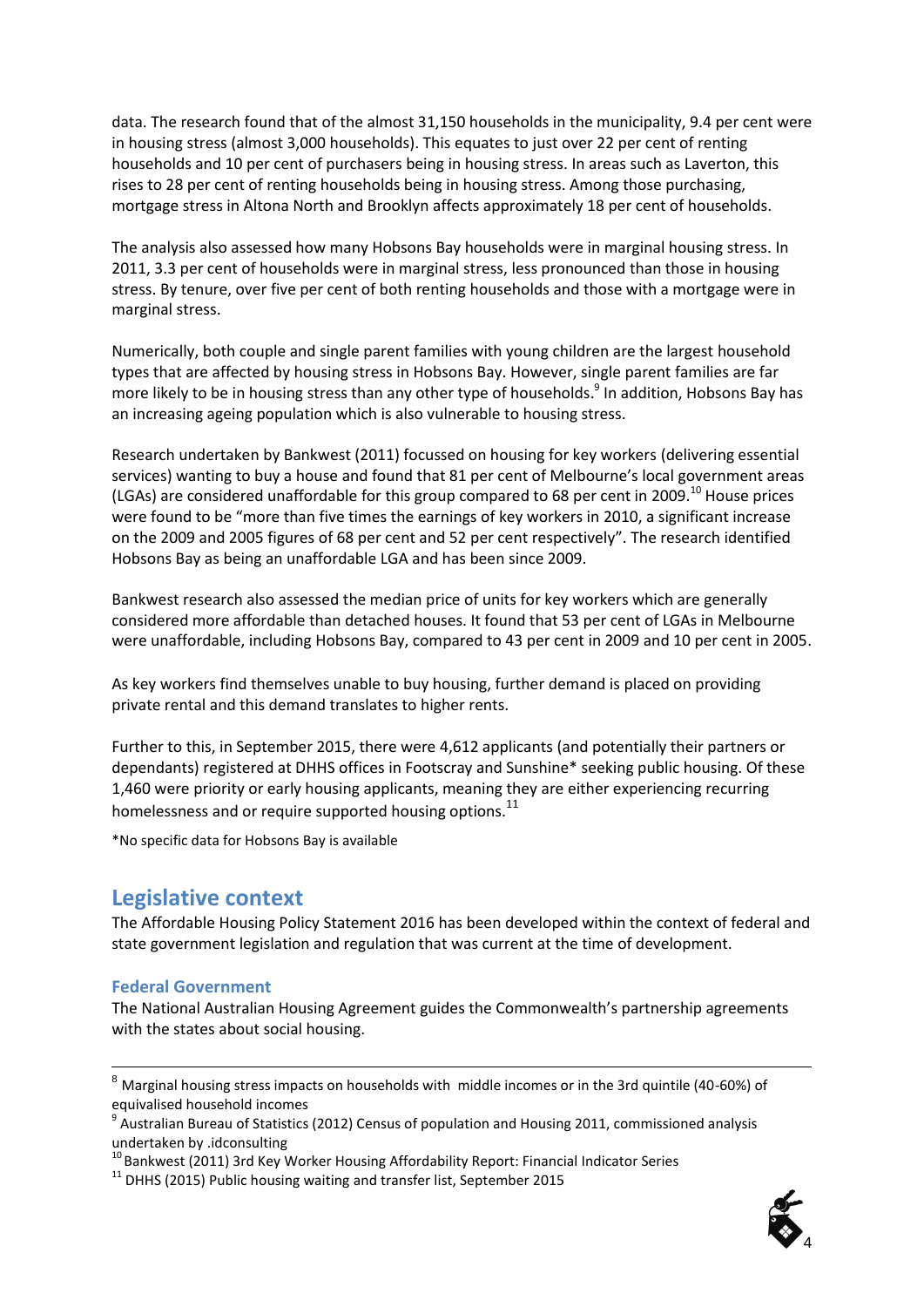The Coalition of Australian Government (COAG) Affordable Housing National Leading Practice Guide and Tool Kit highlights the importance of ensuring that affordable housing impacts are addressed by the planning system in a variety of ways, including:

- ensuring that development processes (particularly large scale urban renewal and redevelopment projects) offset their impact on the availability of low-cost housing
- ensuring that planning systems provide for greater housing diversity to achieve social mix and to support economic prosperity
- enabling planning authorities to use planning mechanisms to facilitate new affordable housing for low and moderate income people<sup>12</sup>

In late 2015, the federal government established a working group tasked with identifying ways to increase affordable housing supply for those on low incomes, and implementing trials of models in cooperation with states and territories.

However, at this stage there is no Federal legislative or regulatory direction regarding affordable housing.

#### **Victorian Government**

Plan Melbourne (2014) is the key planning document in Victoria. The plan recognises that 1.6 million new dwellings will be required across the metropolitan region by 2051. In considering affordable housing, the plan states:

"As competition for housing increases, areas close to the city have become increasingly unaffordable for middle and low-income households wanting to buy or rent. In future, we will need to provide a better range and supply of affordable housing options close to the central city and other major areas of employment."

To do this "will require making efficient use of underutilised land, enabling significant density in defined locations and well-planned growth in greenfield locations". The plan also acknowledges that changes in the population will require housing diversity and support ageing in place.

Plan Melbourne (2014) is currently being reviewed and a discussion paper has been released. The discussion paper flags the need for the revised plan to have "a stronger focus, particularly on how the planning system might facilitate the supply of social and affordable housing. Plan Melbourne 2016 should strengthen the importance of housing choice and affordability in its key concepts". To date, Plan Melbourne provides general direction rather than legislation or regulation to assist in increasing affordable housing supply.

The Victorian Government has also announced plans to pilot inclusionary zoning on the sale of surplus government land, requiring a component of affordable housing to be included.

A government review of current policies affecting housing affordability, including taxation, regulatory settings and the suite of grants and concessions available to different categories of property purchasers will be completed in early 2016 to guide future reforms.

<sup>-</sup><sup>12</sup> Refer Affordable Housing National Leading Practice Guide and Tool Kit (COAG, June 2008 page 15)

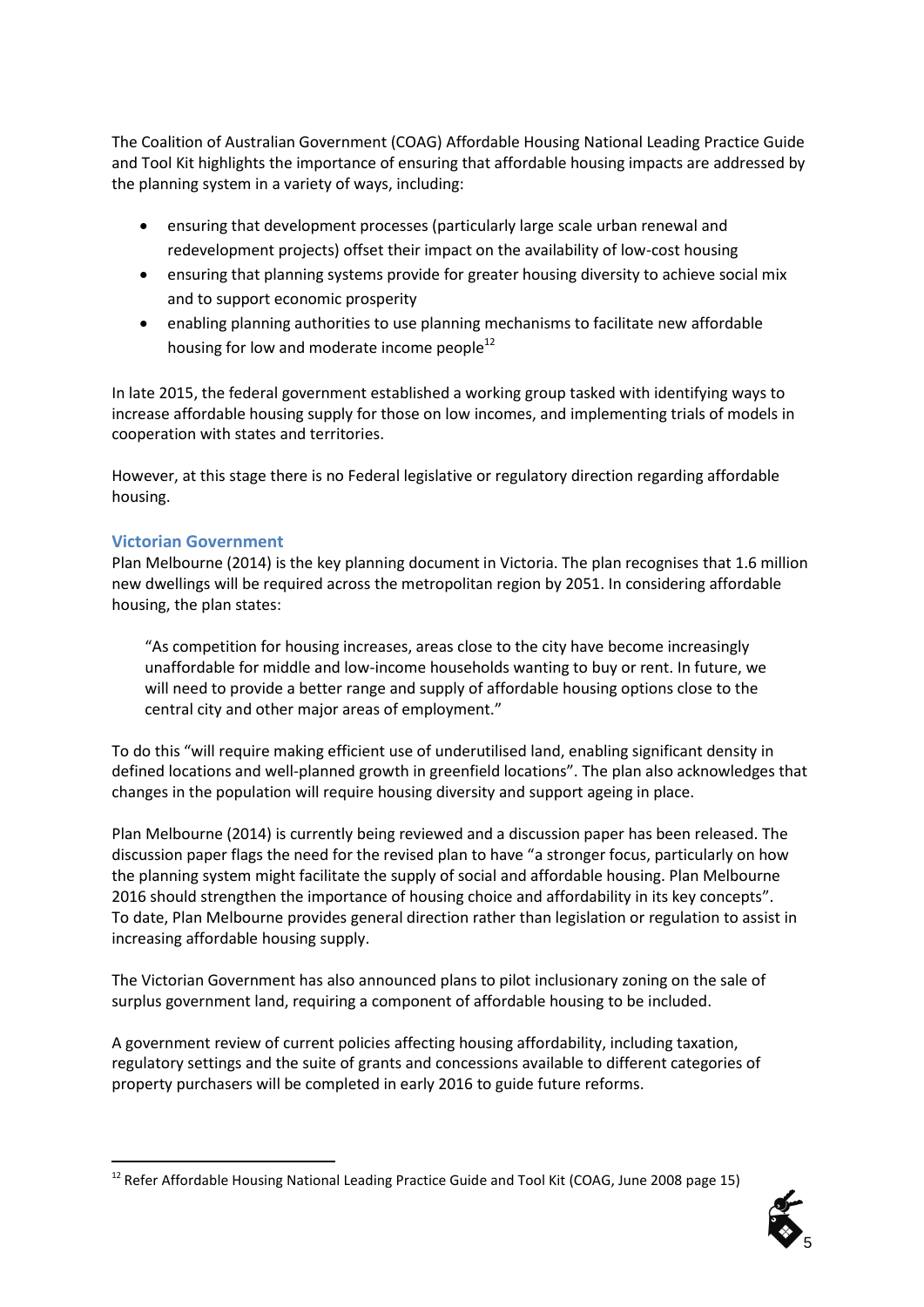#### **Local Government**

The *Planning and Environment Act 1987* (the Act) establishes a regulatory planning framework for planning the use, [development](http://www.austlii.edu.au/au/legis/vic/consol_act/paea1987254/s3.html#development) and protection of [land](http://www.austlii.edu.au/au/legis/vic/consol_act/paea1987254/s3.html#land) in Victoria in the present and long-term interests of all Victorians. Section 4 (1) of the Act sets out a series of objectives for planning in Victoria, the following of which are particularly relevant in the context of this policy statement:

- (a) to provide for the fair, orderly, economic and sustainable use, and development of land
- (c) to secure a pleasant, efficient and safe working, living and recreational environment for all Victorians and visitors to Victoria
- (e) to protect public utilities and other assets and enable the orderly provision and coordination of public utilities and other facilities for the benefit of the community
- (g) to balance the present and future interests of all Victorians

Section 4 (2) of the Act sets out the objectives for the planning framework in Victoria. These objectives establish (inter alia) a system of planning schemes as a way of setting out policies and controls for regulating the use, development and protection of land.

The following objectives from section 4 (2) of the Act are specifically relevant in the context of this policy statement:

- (d) to ensure that the effects on the environment are considered and provide for explicit consideration of social and economic effects when decisions are made about the use and development of land
- $(g)$  to encourage the achievement of planning objectives through positive actions by responsible authorities and planning authorities

The State Planning Policy Framework (SPPF) contained within all Victorian Planning Schemes includes the following policy statement in relation to integrated decision making:

"Society has various needs and expectations such as land for settlement, protection of the environment, economic well-being, various social needs, proper management of resources and infrastructure. Planning aims to meet these by addressing aspects of economic, environmental and social well-being affected by land use and development.

Planning authorities and responsible authorities should endeavour to integrate the range of policies relevant to the issues to be determined and balance conflicting objectives in favour of net community benefit and sustainable development for the benefit of present and future generations." (SPPF, clause 10.04)

The SPPF also deals with affordable housing at Clause 16 (Housing), which states:

"Planning for housing should include providing land for affordable housing."

Clause 16.01-5 (Housing Affordability) provides further direction in relation to affordable housing, which includes delivering more affordable housing closer to jobs, transport and services with a series of strategies to implement this objective.

In summary, the key elements of the legislative and policy framework that should guide the role the planning include:

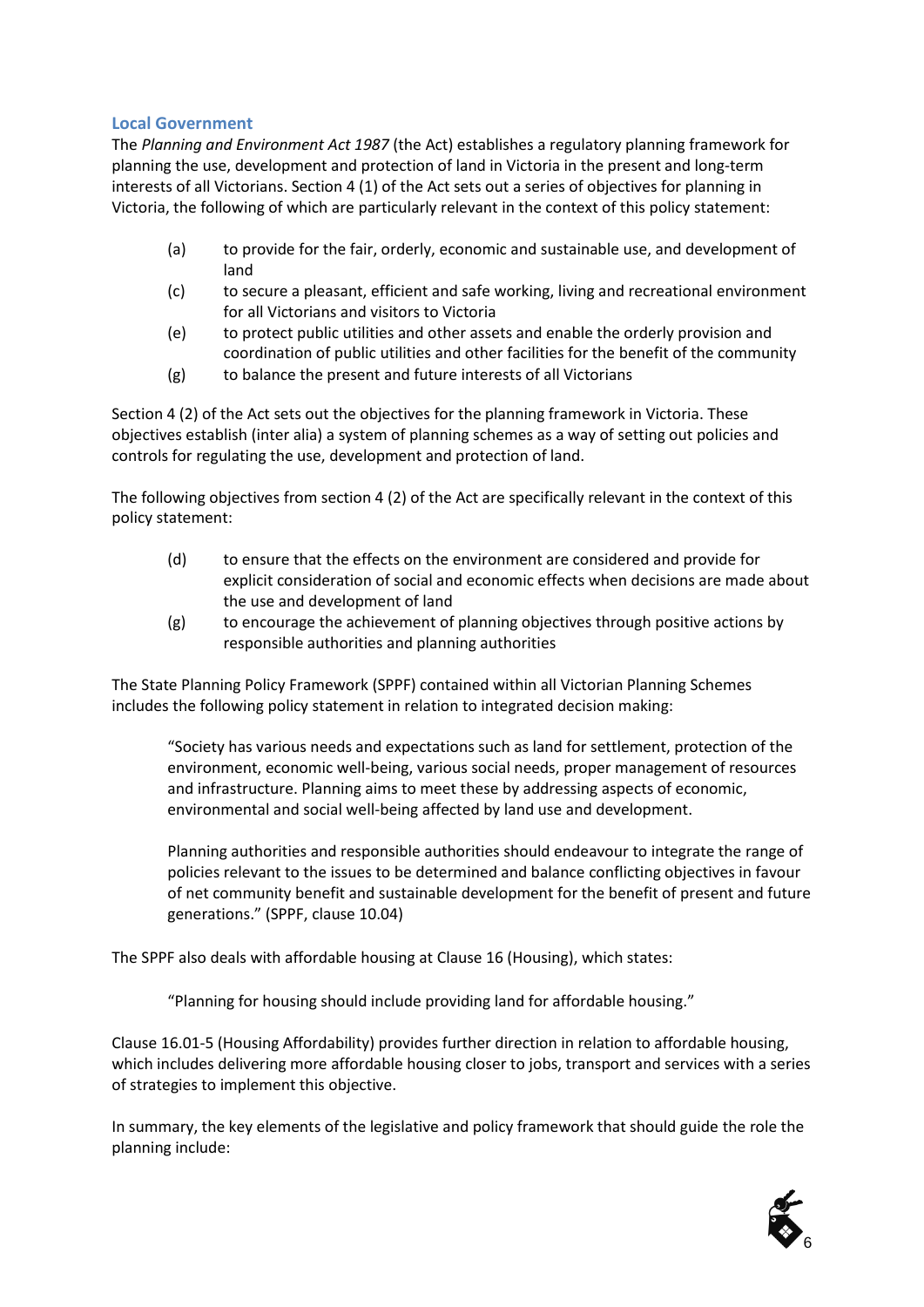- the planning system is intended to deliver orderly, economic and sustainable use and development of land, including providing land for affordable housing
- the planning system is intended to contribute to the efficient operation of urban settlements
- the needs of current and future interests must be balanced
- the social and economic effects of decisions need to be considered
- responsible and Planning Authorities are expected to realise planning objectives by taking positive actions
- conflicting objectives need to be balanced in favour of net community benefit and sustainable development

It is clear from the above framework that planning regulation in Victoria is not just about mitigating the negative effects of land use and development, but rather it clearly extends to the pursuit of positive actions to deliver orderly urban development, net community benefits (including affordable housing), and sustainable development outcomes.

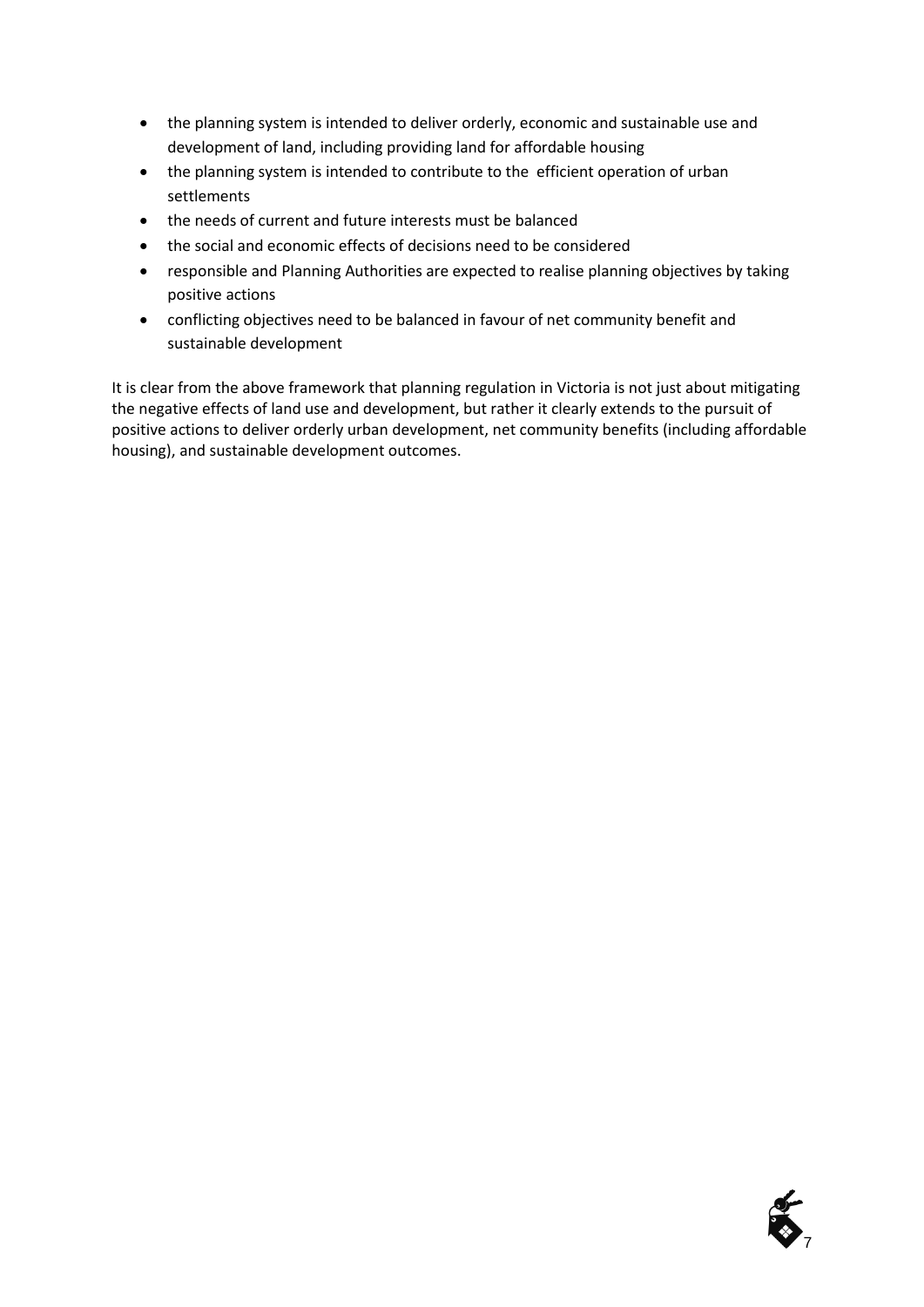## **Guiding actions**

Through Council's Municipal Public Health and Wellbeing Plan and Council Plan, Hobsons Bay City Council is committed to improving the health and wellbeing of the Hobsons Bay community; valuing the wellbeing of our people and our place now and into the future.

To support the implementation of affordable housing, Council will work towards achieving the actions below.

## **1. Land use planning**

Council, together with the Victorian Government, has an important land use planning role that can influence building form, location and the total supply of land for housing. These factors can affect the market price of housing.

In the context of the current state legislation and policies, Council will:

- 1.1 Consider amending the planning scheme by updating the Local Planning Policy Framework to provide a framework for addressing affordable housing
- 1.2 Pursue negotiated agreements for the inclusion of affordable housing on appropriate development sites as part of planning scheme amendment rezonings and planning permit applications. For planning scheme amendments, due to potential uplift<sup>13</sup> in value, this may involve identifying the creation of "unearned increments"
- 1.3 Utilise Section 173 Agreements and planning conditions that clearly set out the responsibilities for affordable housing
- 1.4 Implement a process whereby town planning applications for affordable housing projects are dealt with by experienced planning officers and provide advice to developers on:
	- 1.4.1 The management of public consultation for affordable housing projects
	- 1.4.2 Social impact assessment (SIA) for affordable housing projects
	- 1.4.3 Requirements for SIAs and mitigation strategies for proposed redevelopments on sites that provide existing affordable housing (e.g. caravan parks, rooming houses)
- 1.5 Consider the appropriateness of development concessions for developments that provide increased amounts of affordable housing
- 1.6 Apply a spatially differentiated approach to:

-

- 1.6.1 Strategic Redevelopment Areas (SRAs) and Strategic Redevelopment Sites (SRSs)<sup>14</sup>
	- 1.6.1.1 Seek 10 per cent non-market affordable housing (as per the previous iteration of this policy statement) until a revised trigger is in place
	- 1.6.1.2 Capture the betterment uplift of zoning changes, amended planning controls (e.g. building heights), or significant public infrastructure investments (e.g. road or rail changes)
	- 1.6.1.3 Be incorporated in planning overlays, Section 173 Agreements, and or planning conditions

<sup>14</sup> Hobsons Bay City Council (2008) *Industrial Land Management Strategy* and the *Hobsons Bay Planning Scheme Clause 16.01-3*



 $^{13}$  In circumstances where the planning scheme is being amended to make changes to the land use (zoning) or development potential of land, it is argued that the planning system is delivering a significant uplift in value and that at least part of this "unearned increment" should be captured for the purposes of addressing broader public policy goals in relation to affordable housing.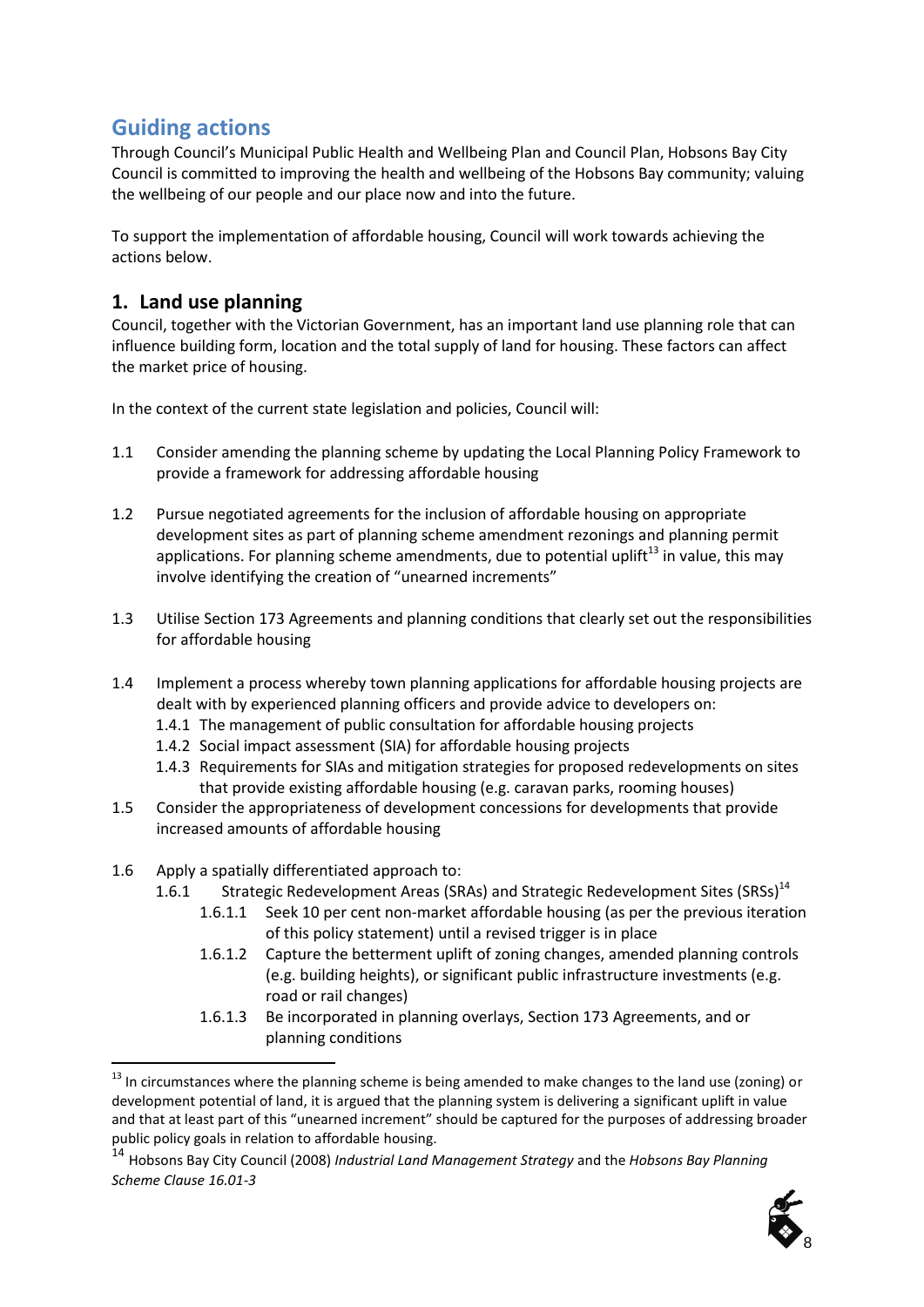- 1.6.2 Activity Centres
	- 1.6.2.1 Encourage the provision of affordable housing
	- 1.6.2.2 Negotiate affordable housing outcomes on large residential and mixed use development sites
	- 1.6.2.3 Be incorporated in planning overlays, Section 173 Agreements, and or planning conditions
- 1.6.3 Established suburbs
	- 1.6.3.1 Negotiate affordable housing outcomes on larger development sites<sup>15</sup>
	- 1.6.3.2 Be incorporated in planning overlays, Section 173 Agreements, and or planning conditions
	- 1.6.3.3 Support the development of dependant persons units (e.g. granny flats, laneway units) $16$
- 1.7 Encourage the design of dwellings that are supportive of ageing in place, sympathetic to the needs of older people and people with a disability, through the implementation of Universal Design principles and the *Disability Discrimination Act 1992*
- 1.8 Manage the quality of affordable housing, including ensuring affordable housing developments are:
	- 1.8.1 indistinguishable from surrounding dwellings
	- 1.8.2 designed to maximise environmentally sustainable design (ESD) principles
	- 1.8.3 designed to minimise energy costs to the resident
	- 1.8.4 designed to minimise future maintenance costs to the owner
	- 1.8.5 established to minimise the future costs of communal services and body corporate fees
	- 1.8.6 convenient to public transport

-

- 1.8.7 convenient to services, employment, schools and shops
- 1.8.8 contain dwellings suitable for a range of tenants of all ages and abilities and from individuals to families
- 1.8.9 designed to incorporate the principles of Universal Design
- 1.9 Manage the re-zoning and release of land suitable for residential use to maintain an ongoing supply of land in a manner that:
	- 1.9.1 minimises the upward pressure on residential land prices
	- 1.9.2 assists residents to remain in the municipality to access local jobs, services and social opportunities
	- 1.9.3 encourages the development of a diverse range of housing types
	- 1.9.4 minimises living and ownership costs for residents
	- 1.9.5 recognises the variance in land value (and the associated difference in the development and ownership cost of dwellings) across the municipality
- 1.10 Undertake an audit to identify all Council assets that have the development potential to incorporate affordable housing and implement the aims of this policy statement

 $16$  This refers to a movable building on the same lot as an existing dwelling and used to provide accommodation for a person dependent on a resident of the existing dwelling



<sup>&</sup>lt;sup>15</sup> Includes, but is not limited to, surplus government land, and developments of 20 or more dwellings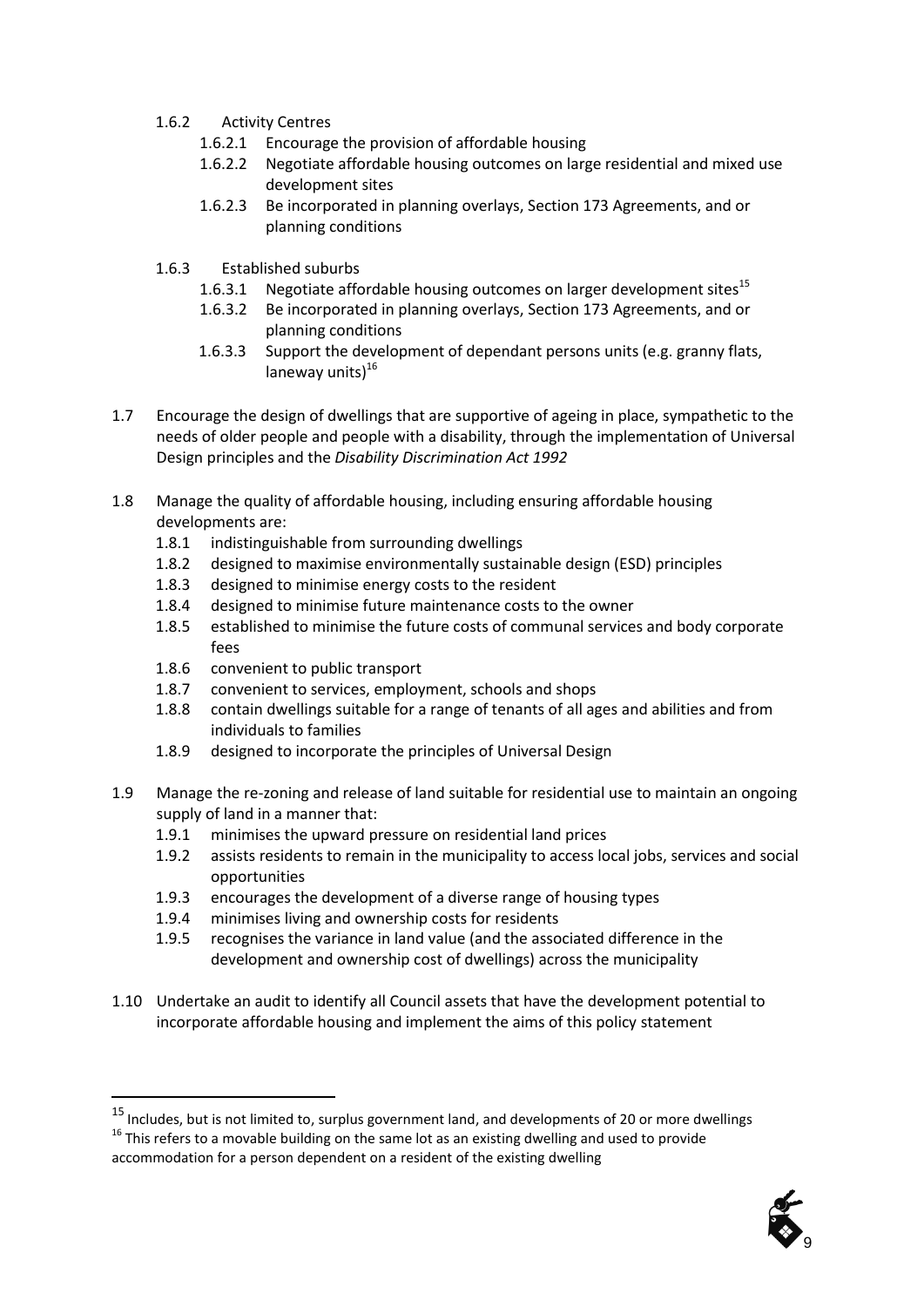1.11 Council will consider affordable housing outcomes when making decisions concerning Council assets, land and land use

## **2. Service provision**

Through its various functions, Council plays a major role in protecting, improving and promoting the health of its residents. As the closest level of government to the community, Council works to ensure all residents are provided with an environment which allows them to achieve the best possible health and wellbeing. Housing, a basic human right, plays a critical role in enabling everyone to fully engage in community life, both economically and socially.

Council will**:**

- 2.1. Financially assist low-income homeowners to remain in their homes by:
	- 2.1.1. providing rates discounts to pensioners
	- 2.1.2. providing rates rebates to war veterans and widows
	- 2.1.3. considering a reduction of rates under the *Local Government Act 1989* in cases of hardship
- 2.2. Assist older residents to remain in their homes (either owned or rented) rather than transitioning to higher cost aged care through the provision of a range of support services
- 2.3. Manage Council's existing tenant nomination rights into aged and affordable housing, consistent with the objectives of this policy
- 2.4. Maintain a minimum privacy, security, safety and amenity standard for low-income rooming house residents through administration of the *Public Health and Wellbeing Act 2008*, *Building Act 1993* and *Residential Tenancies Act 1997*

## **3. Establishment of a Housing Trust**

Council will establish the Hobsons Bay Housing Trust as a flexible and funded implementation tool for the development of affordable housing. A Trust provides a method to collect, hold and manage assets such as land, money and buildings to be used to increase the supply of affordable housing in Hobsons Bay.

The Trust will:

- 3.1. Receive and hold assets, funds and other forms of economic value
- 3.2. Address the concerns of Panels and Tribunals regarding the capacity of Council to implement this policy and develop affordable housing
- 3.3. Provide a permanent solution to ensure that any affordable housing contribution is not lost through subsequent market sales
- 3.4. Be subject to a strategic level of control from Council through: the terms of the trust deed, the appointment and removal by Council of the Trust Manager, and a reporting framework from the Trust Manager to Council against financial and social outcomes, as agreed
- 3.5. Be managed by a Trust Manager that shall be a Registered Housing Association regulated by the Victorian Registrar of Housing under the *Housing Act 1983* and appointed for a finite term following a contestable public process

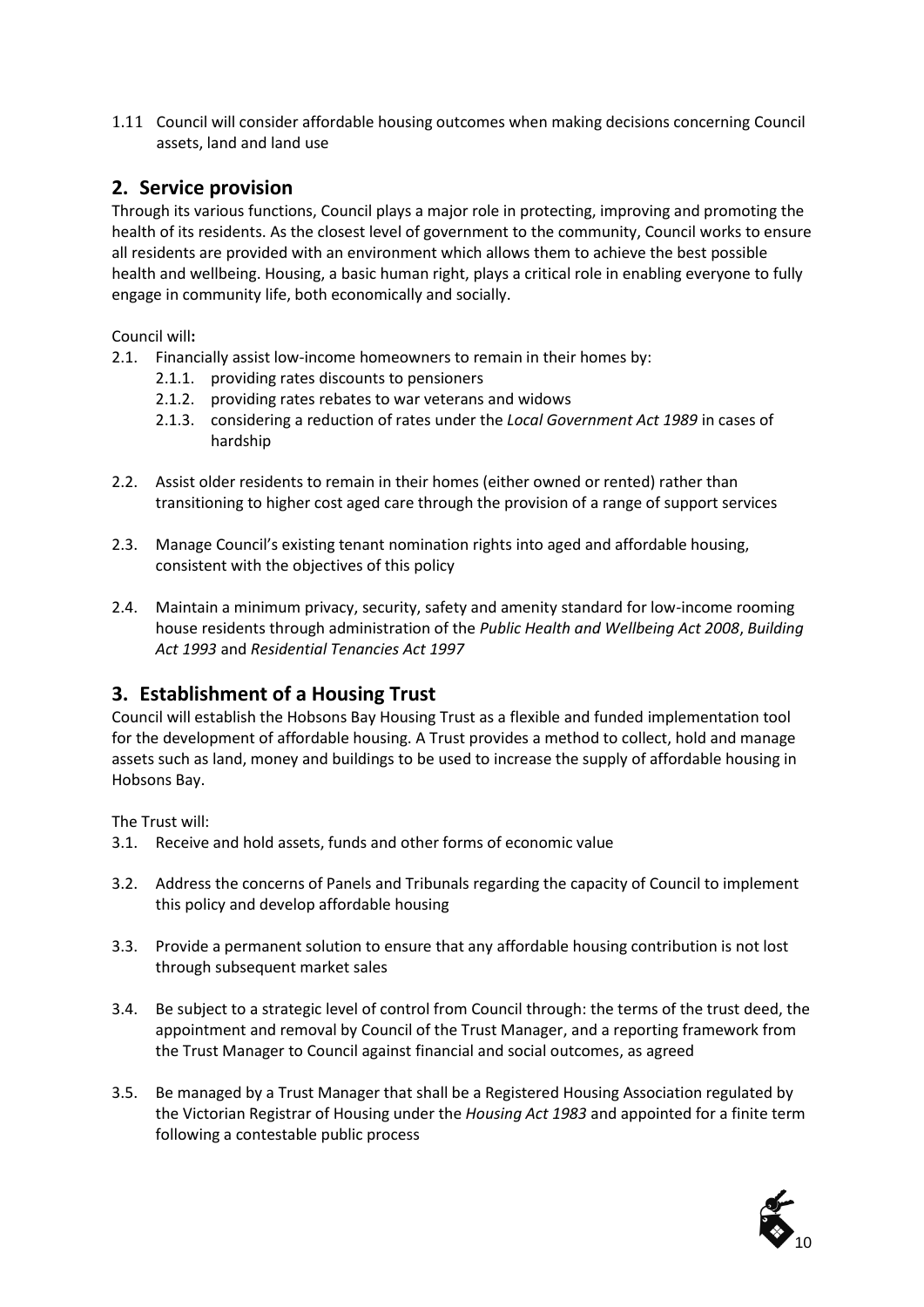- 3.6. Ensure that any housing assets are maintained from tenant rent payments and do not present a future maintenance cost to Council
- 3.7. Enable Hobsons Bay to access, through the Trust Manager, the capacity, expertise and development advantages of the Victorian Registered Housing Associations and Registered Housing Providers
- 3.8. Ensure that any housing owned or developed by the Trust is occupied and used for the benefit of residents of Hobsons Bay
- 3.9. Become registered as a public benevolent institution and tax concession charity to attract Commonwealth and State taxation benefits
- 3.10. Provide simplification and certainty about future land use when Council officers consider requests for affordable housing planning dispensations
- 3.11. Assist Council officers to negotiate the quantum, form and timing of affordable housing contributions
- 3.12. Provide certainty to developers concerning the timing, price and design of affordable housing.

Council, through the Housing Trust Deed, will direct the Manager of the Hobsons Bay Housing Trust to:

- 3.13. Seek additional sources of government and private funding for housing, including, but not limited to, Commonwealth and State grants, debt, rent assistance, philanthropic grants, bequests, and transfers of assets
- 3.14. Accept affordable housing contributions
- 3.15. Identity and select future tenants who shall be in housing need (refer to 3.8)
- 3.16. Develop and implement rent setting policies that meet Council's aims and the aims of this policy
- 3.17. Develop housing that meets Council's design and location objectives
- 3.18. Support and encourage tenants to move into private rental housing and home ownership through practices that include private rental brokerage and shared equity schemes

Council will create flexibility in the affordable housing contribution mechanisms through consideration of alternative mechanisms, including but not limited to:

- 3.19. The delivery of part of a development site as a land contribution rather than the delivery of completed dwellings, allowing a separate development by a Registered Housing Association (RHA)
- 3.20. The developer supplying a land parcel in an alternative location allowing a separate development by a RHA. The land parcel could be on lower value land in Hobsons Bay
- 3.21. The sale of 10 per cent of dwellings OR less than 10 per cent at a discounted price that a RHA can finance, subject to negotiation

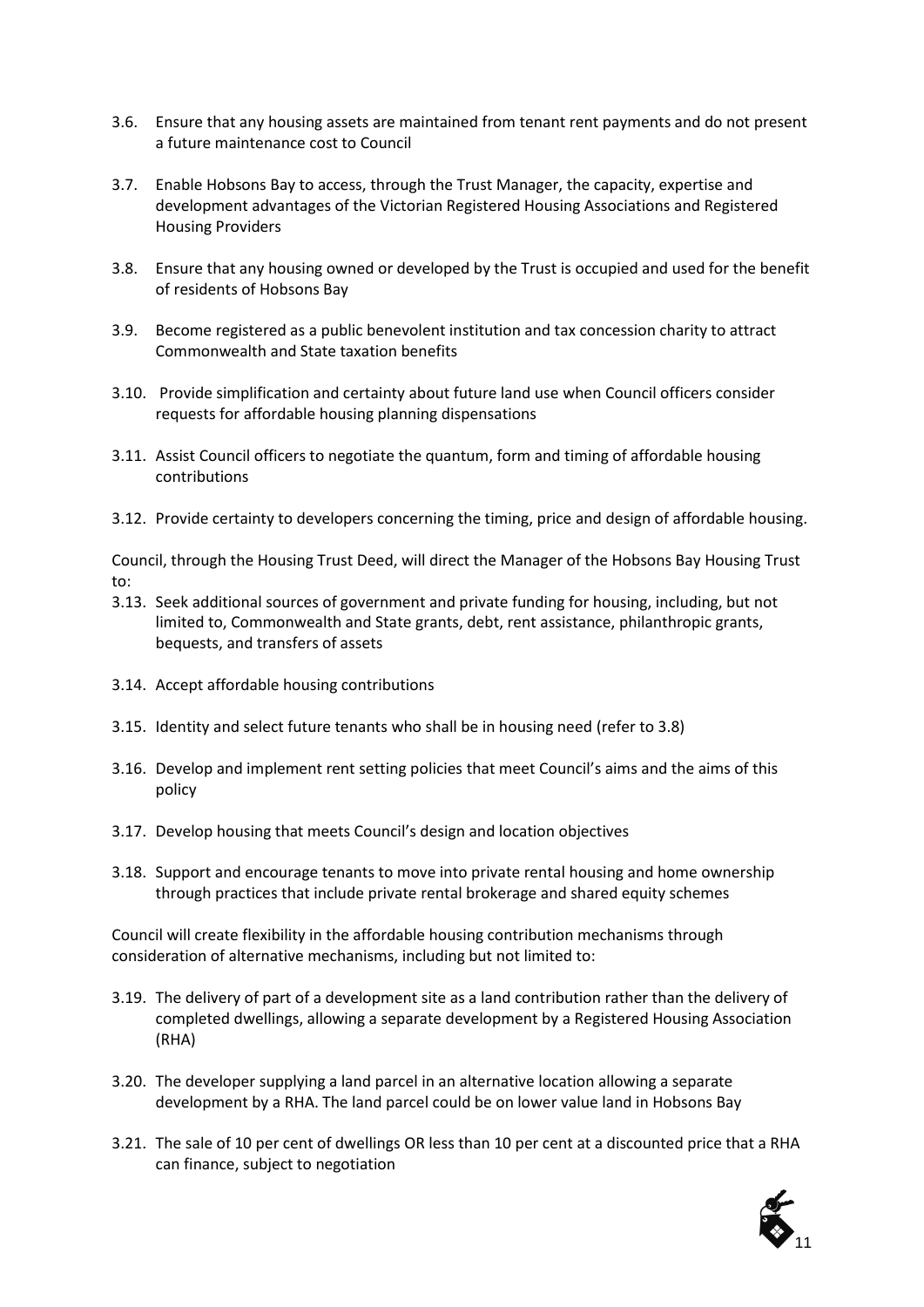- 3.22. A cash payment in lieu of a dwelling contribution with the funds used on an alternate project on land elsewhere in Hobsons Bay
- 3.23. Joint ventures between multiple RHAs
- 3.24. Joint ventures with DHHS aimed at renewing existing public housing that would otherwise be at the end of economic life and uninhabitable
- 3.25. Joint ventures with DHHS aimed at retaining the current number of public housing dwellings in Hobsons Bay

Council will recognise the importance of affordable housing to local industry and business owners seeking a skilled local workforce and to residents seeking to upgrade their workforce skills and remain in their current homes. As such Council will:

- 3.26. Provide the Housing Trust Manager with discretion to allocate up to 20 per cent of housing created or managed under the policy as affordable rental housing for residents of Hobsons Bay who are in the workforce (key workers), in the bottom 40 per cent of income as determined by the latest ABS Personal Income Data for the City of Hobsons Bay, and who are employees of a business or public service located in Hobsons Bay or who are in full time higher education and who have a long-term established connection with Hobsons Bay
- 3.27. Such housing to be managed and tenants selected by the Housing Trust Manager with a maximum tenancy of one year, after which such tenants are to be assisted to find housing in the private rental market through private rental brokerage or other means

### **4. Advocacy and leadership**

Council recognises that tackling housing affordability requires the involvement of all tiers of government, as well as partnering with other councils and relevant agencies. Council's recognition of its importance is reflected in Council's key strategic plans and strategies which aim to increase the supply of affordable housing.

#### Council will:

- 4.1. Provide adequate resourcing to support the actions of this policy statement
- 4.2. Work constructively and cooperatively with neighbouring councils to address the provision of affordable housing for low-income residents within the Western Region of Metropolitan Melbourne
- 4.3. Advocate for changes to the State Planning Policy Framework to provide more explicit support for affordable housing in planning
- 4.4. Advocate for appropriate public, not for profit and private housing outcomes that address the housing needs of low to moderate income residents
- 4.5. Demonstrate public sector innovation and leadership in the identification of housing opportunities in decisions concerning Council assets and advocate that other public and government organisations do the same